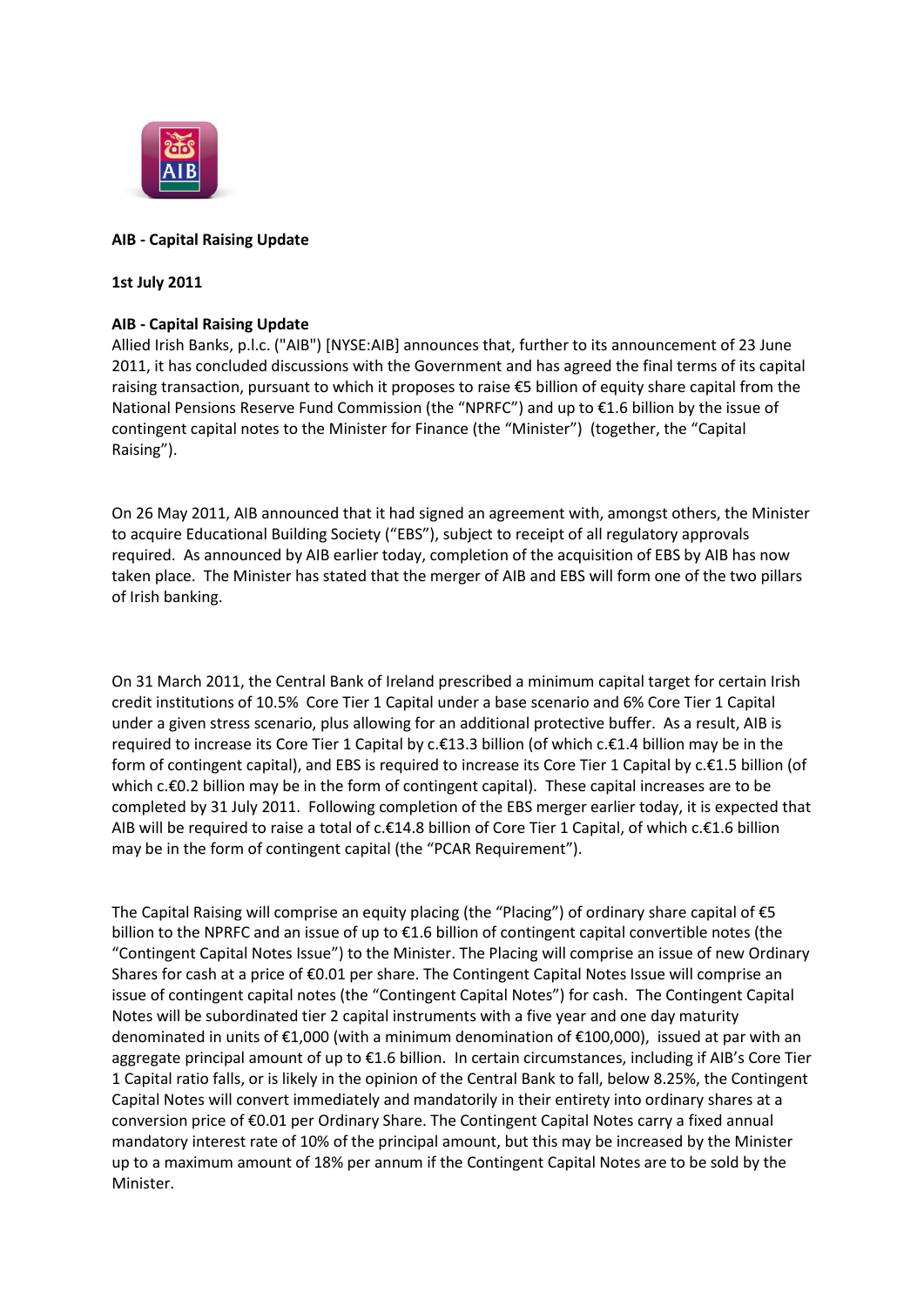It has been indicated to AIB by the Minister that it is his intention that any portion of the PCAR Requirement that has not been satisfied by the Capital Raising, other capital generating exercises undertaken by AIB and EBS and any further burden-sharing with the Group's subordinated debt holders, will be satisfied by way of a capital contribution to be made by the State to AIB (the "Capital Contribution") once the Minister is satisfied that an appropriate level of burden-sharing has been achieved with the Group's subordinated debt holders. It is expected that the Capital Contribution would be given to AIB by the State for no consideration and accordingly no new Ordinary Shares will be issued by AIB to the State in return for the Capital Contribution.

The proceeds of the Placing, the Contingent Capital Notes Issue and the Capital Contribution will be used to fund the day-to-day operations of the Group.

By strengthening the Group's capital position, the Capital Raising and the Capital Contribution should facilitate the objective of providing for a sustainable future as a systemically important pillar bank, continuing to support customers, and contributing to economic recovery. AIB's continued listing on the Enterprise Securities Market of the Irish Stock Exchange enables Shareholders to continue to trade their shares, ensures that AIB remains subject to market oversight, disclosure and reporting obligations and facilitates AIB's wish to maintain investor relationships and market analyst coverage.

The Placing and the Contingent Capital Notes Issue will have a significant positive impact on the Group's capital ratios, further details of which are set out in the circular referred to below to be dispatched to Shareholders shortly in connection with the Capital Raising. The Capital Contribution will also have a positive impact on the Group's capital ratios.

The Capital Raising constitutes a "related party transaction" for AIB for the purposes of the ESM Rules (being a transaction between AIB, the Minister who, through the NPRFC, currently holds c.93.1% of the total issued ordinary share capital of AIB, and the NPRFC). In those circumstances, the ESM Rules oblige the Directors (other than those connected with the related party), in recommending the transaction to Ordinary Shareholders, to form the view that the terms of the transaction are fair and reasonable insofar as Shareholders are concerned and to describe their view in that specific wording. Accordingly, the Board, having consulted with AIB's ESM adviser, Morgan Stanley & Co. International plc, considers the Placing and the Contingent Capital Notes Issue to be fair and reasonable insofar as Ordinary Shareholders are concerned. In reaching its decision, the Board has taken into account the absence of any viable alternatives to raise the necessary capital to meet the PCAR Requirement and also the fact that the sole provider of the required capital, the State, is willing to provide the requisite capital on the terms summarised above only.

To avoid any potential conflict of interest, the three Directors appointed by the Government, Mr Declan Collier, Mr Dick Spring and Dr Michael Somers, have not taken part in the Board's decision to proceed with the Placing and the Contingent Capital Notes Issue.

AIB's Board of Directors acknowledges the continued support of the Minister and the Irish State.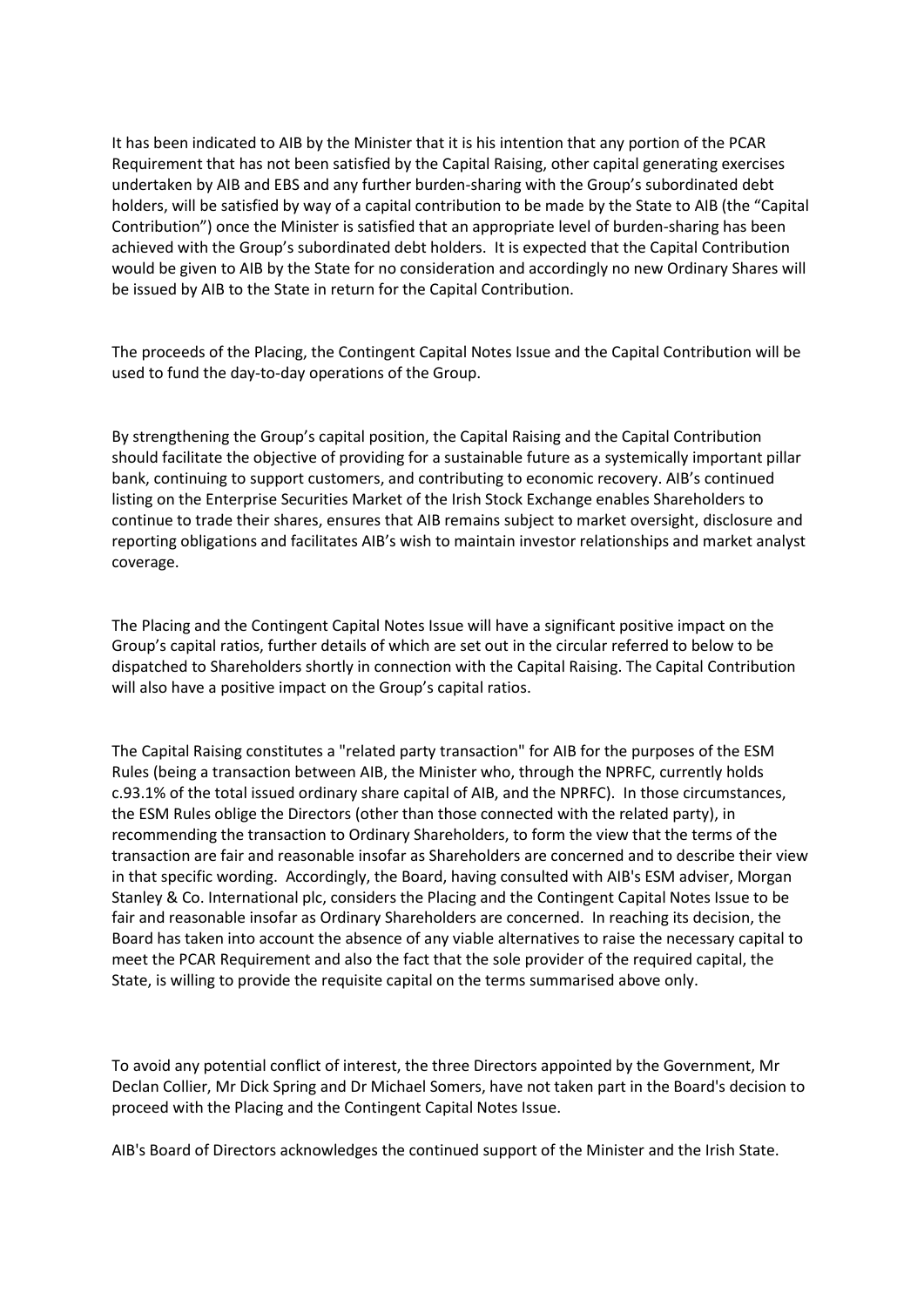### **Circular and Shareholder Meeting**

To implement the Capital Raising, AIB will dispatch a circular to Shareholders shortly, including a notice to convene an EGM to be held at 10.00 a.m. on Tuesday, 26 July 2011, at Bankcentre, Ballsbridge, Dublin 4, to consider, and if thought fit, pass necessary shareholder resolutions. AIB's Annual General Meeting will also be held on Tuesday, 26 July 2011, commencing at 12 noon (or 20 minutes after the conclusion of the EGM, if later) at Bankcentre, Ballsbridge, Dublin 4. A separate circular will be dispatched to Shareholders shortly, including a notice to convene the AGM, to consider, and if thought fit, pass the shareholder resolutions to be proposed at the AGM.

## **The Government Shareholding Following the Capital Raising**

Pursuant to the Placing, AIB will issue 500,000,000,000 new Ordinary Shares to the NPRFC. Upon completion of the Placing, and following a further allotment of new Ordinary Shares to the NPRFC in lieu of part of the 2011 annual cash dividend on the 2009 Preference Shares that was deferred on 13 May 2011, the NPRFC will hold c.99.8% of the enlarged total issued ordinary share capital of AIB. AIB will at that time have 513,491,220,350 Ordinary Shares in issue (excluding 35,680,114 treasury shares), however, it is possible that the total number of Ordinary Shares in issue may decrease by 36,212,608 if a 5% increment, that is prescribed by the terms of the 2009 Preference Shares due to the deferral of part of the 2011 annual dividend, is waived.

[Click here to read shareholder questions and answers](http://www.aib.ie/servlet/ContentServer?pagename=PressOffice/Page/aib_po_d_article_08&cid=1308217011978&c=AIBArticle&article=HistoryDev&poSection=AB&poSubSection=AB_HistoryDev)

## **For further information, please contact:**

Alan Kelly Director of Corporate Affairs & Marketing AIB Group Bankcentre Ballsbridge Dublin 4 Tel: +353-1-6600311 Ext: 12162

or

Ronan Sheridan Group Press Officer AIB Group Bankcentre Ballsbridge Dublin 4 Tel: +353-1-6600311 Ext: 14651

#### **IMPORTANT INFORMATION**

*This is not a prospectus, circular or other equivalent document. You should not rely on any*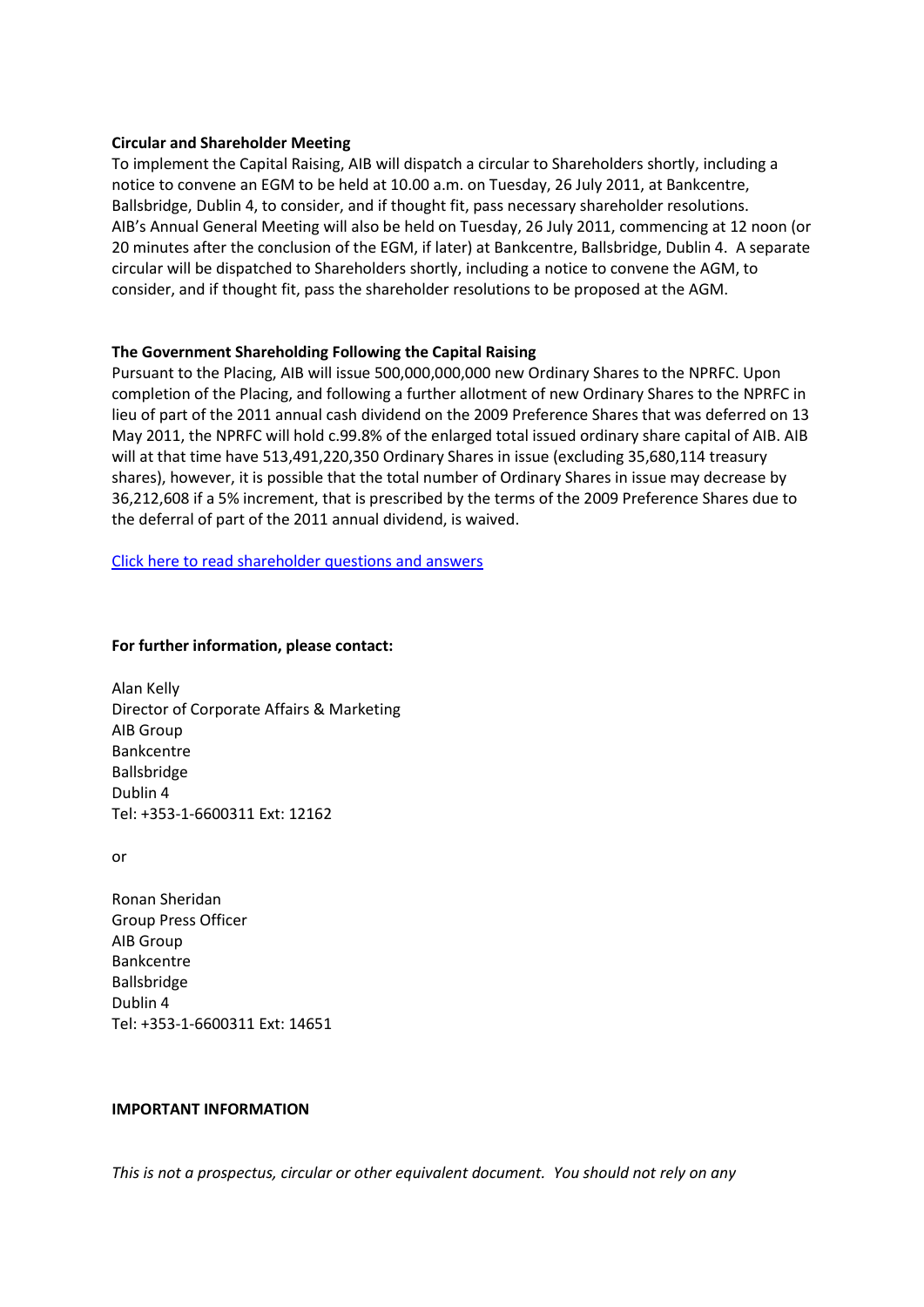*information as set out in this announcement. This announcement does not constitute an offer or invitation to purchase, otherwise acquire, subscribe for, sell, otherwise dispose of or issue, or any solicitation of any offer to sell, otherwise dispose of, issue, purchase, otherwise acquire or subscribe for, any security. There shall be no offer to the public in any jurisdiction of any of the securities forming part of the Capital Raising, including, without limitation in Ireland, the United Kingdom, the United States or elsewhere, nor shall there be any offer to sell, or the solicitation of an offer to buy, the securities referred to herein.*

*The contents of this announcement and the information incorporated herein by reference should not be construed as legal, business, financial, tax, investment or other professional advice. This announcement is for your information only and nothing in this announcement is intended to endorse or recommend a particular course of action.*

*Morgan Stanley & Co. International plc (which is authorised and regulated in the United Kingdom by the Financial Services Authority ("Morgan Stanley") acts as ESM adviser to AIB. AIB Corporate Finance Limited ("AIB Corporate Finance") (which is regulated in Ireland by the Central Bank of Ireland) and Morgan Stanley act for AIB and no one else in connection with the Capital Raising and will not regard any other person (whether or not a recipient of this announcement) as their respective client in relation to the Capital Raising and will not be responsible to anyone other than AIB for providing the protections afforded to their respective clients or for providing advice in relation to the Capital Raising or any other matter referred to in this announcement.*

*Morgan Stanley makes no representation, express or implied, for the contents of this announcement, including its accuracy, completeness or verification or for any other statement made or purported to be made by AIB, or on AIB's behalf, or by it, or on its behalf and nothing in this announcement is or shall be relied upon as a promise or representation in this respect, whether as to the past or future. Morgan Stanley accepts no responsibility for the contents of this announcement and disclaims to the fullest extent permitted by law all and any liability, whether arising in tort, contract or otherwise, which it might otherwise have in respect of this announcement or any such statement.*

*None of the Minister for Finance, the Department of Finance, the Irish Government, the National Treasury Management Agency, the National Pensions Reserve Fund Commission or any person controlled by or controlling any such person, or any entity or agency of or related to the Irish State, or any director, officer, official, employee or adviser of any such person (each such person, a "Relevant Person") accepts any responsibility for the contents of this announcement, or makes any representation or warranty as to the accuracy, completeness or fairness of any information contained in this announcement. Each Relevant Person expressly disclaims any liability whatsoever for any loss howsoever arising from, or in reliance upon, the whole or any part of this announcement or any document referred to in this announcement or any supplement or amendment thereto (each a "Transaction Document"). No Relevant Person has authorised or will authorise the contents of any Transaction Document, or has recommended or endorsed any course of action contemplated by any Transaction Document.*

*AIB Corporate Finance makes no representation, express or implied, for the contents of this announcement, including the accuracy, completeness or verification of any information contained therein, or for any other statement made or purported to be made by AIB, or on AIB's behalf, or by them, or on their behalf and nothing in this announcement is or shall be relied upon as a promise or*